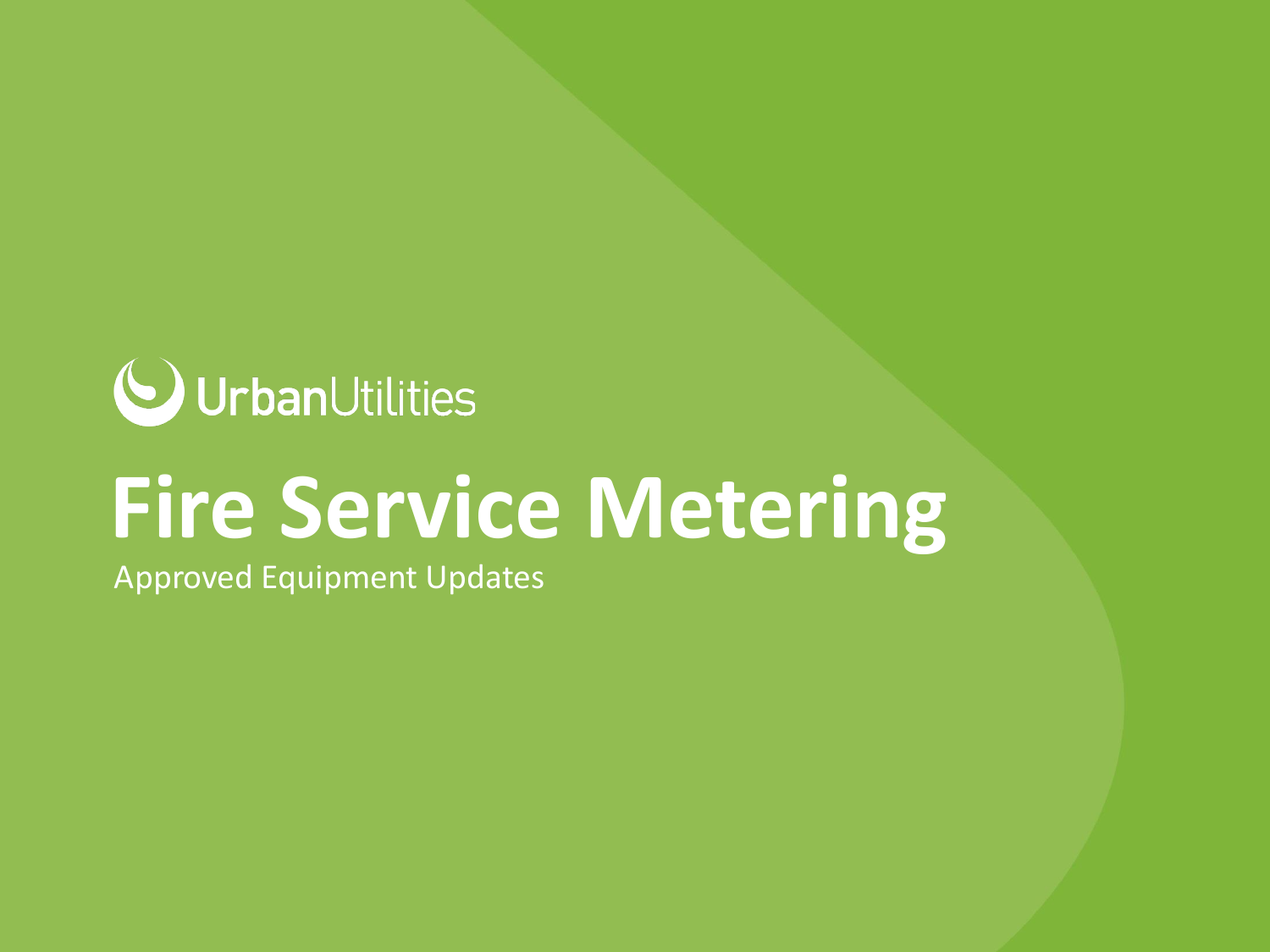### **SEQ Water Supply Standards**

**SEQ Water and Sewerage Design and Construction Code ("SEQ Code")**

- **Amended circa ~2014 to measure Fire System testing/compliance volumes**
- **Response to need to manage SEQ's water use efficiency**

#### 8.8.12 Metering for Fire Services

All new fire services shall be metered in accordance with the SEQ-SP fire service metering policies and standards. Existing fire services, where significant alterations or renovations are proposed that require a Water Agency's Approval under the SEQ-SP's Connections Policy shall also be metered in accordance with the SEQ-SP fire service metering policies and standards. Fire services include any services supplying water to sprinkler, hydrant or hose reel systems, either separately or in any combination.

The metering arrangement to be used is dependent on the particular application. Consult individual SEQ-SPs for details of typical metering arrangements set out in their fire service metering policies and standards. Fire and domestic services shall be metered separately except for townhouse style community title scheme master meters, combined hose reel and domestic services designed in accordance with AS 2441 or where otherwise approved by the SEQ-SP.

The property service for a sprinkler system may branch off a property service used for other purposes on the service provider side of the customer connection point, avoiding the need for a separate water main connection for the sprinkler system. In such an arrangement, the sprinkler branch shall not supply any service other than sprinkler systems, and sprinkler systems shall only be supplied from the sprinkler branch. However, for multistorey buildings greater than two stories in height, the sprinkler branch may also supply hydrant and hose reel systems in accordance with AS2118.6 (but not domestic systems).

Where water delivered to a fire sprinkler system in accordance with Australian Standards Automatic Fire Sprinkler Systems AS2118.1 or AS2118.6 is proposed to pass through a mechanical meter, a performance based solution document endorsed by a registered professional engineer of Queensland (RPEQ) is to be submitted to the relevant council's plumbing services group for approval. This

 $2\degree$  document is not required for non-mechanical meters such as Magflow or other meters with full bore flow and negligible headloss.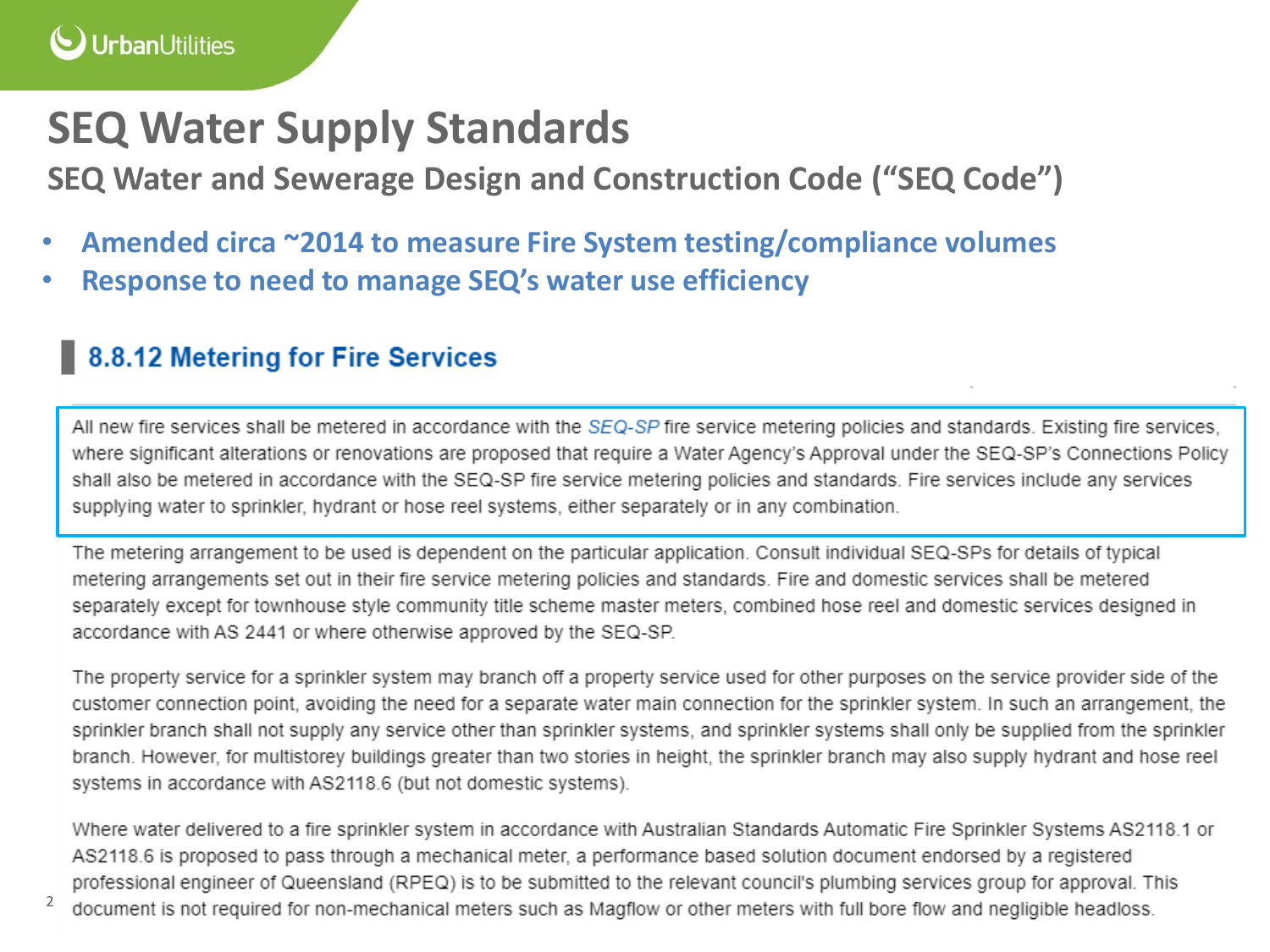## **SEQ Code**

### **Accepted Infrastructure Products and Materials (IPAM)**

**October 2019: New Smooth Bore Electronic Meter (Ultrasonic) accepted for use**

#### SEQ WATER SUPPLY AND SEWERAGE DESIGN AND CONSTRUCTION CODE

|            |                              |                                                                                                                 |                                |                           | D                 |  |
|------------|------------------------------|-----------------------------------------------------------------------------------------------------------------|--------------------------------|---------------------------|-------------------|--|
|            | <b>Product</b>               | <b>WSAA Product Specification No.</b><br>with Service Provider Specific Requirements<br>(Version 7.4 July 2021) | <b>Manufacturer / Supplier</b> |                           | <b>Trade Name</b> |  |
| 748        | 751 Flowmeters<br>752<br>753 | <b>No WSA PS</b><br>- Flange to AS4087 Figure 5<br>$2 - PN16$                                                   | Arad Ultrasonica / RMC         | Octave                    |                   |  |
|            |                              |                                                                                                                 | Siemens Eletromagnetic         | Siemens Mag 8000 Advanced |                   |  |
| 749<br>750 |                              |                                                                                                                 | Siemens Ultrasonic             | Siemens                   |                   |  |
|            |                              |                                                                                                                 | E & H Electromagnetic          | E & H Promag W400         |                   |  |
|            |                              |                                                                                                                 | E & H Ultrasonic               | <b>E&amp;H</b>            |                   |  |
|            |                              |                                                                                                                 | Emerson                        | Emerson                   |                   |  |
| 754        |                              |                                                                                                                 | ABB                            | WaterMaster<br>AquaMaster |                   |  |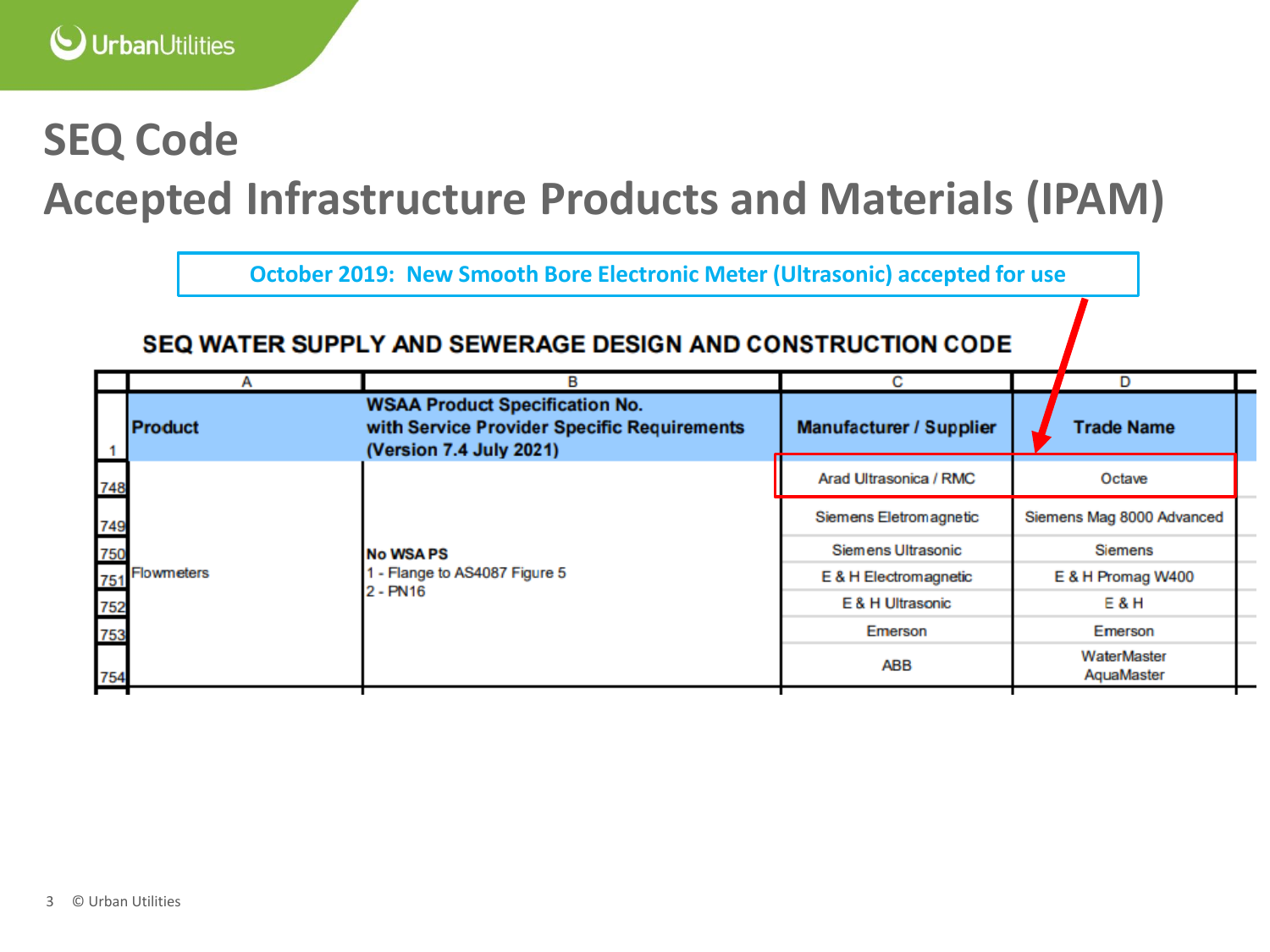## **Typical Compliant General Arrangement**

#### **For Urban Utilities Service Area**

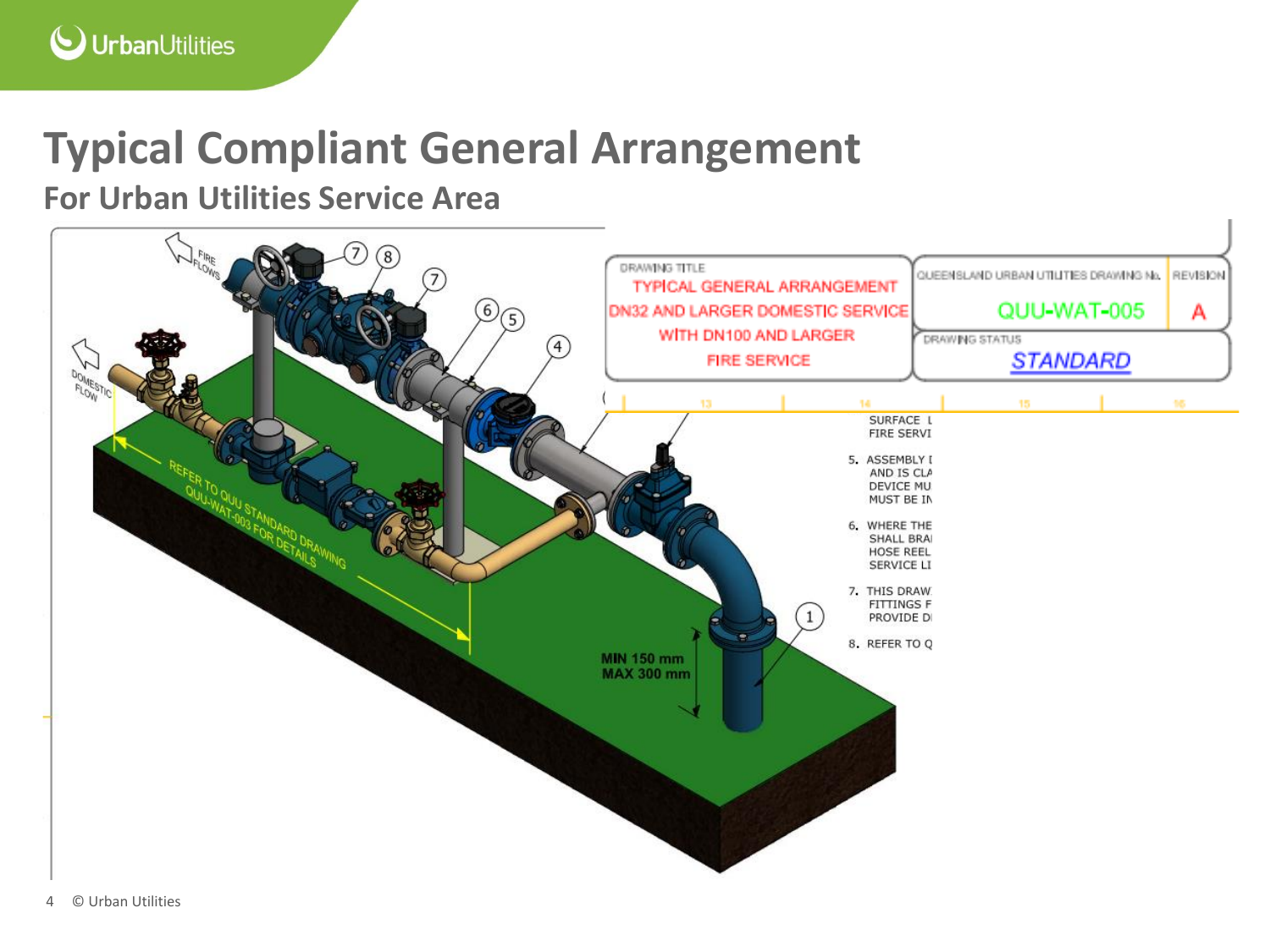### **Water Meter Throat Sizing**



**Eg. Water Network Meter Design used Circa 2007 Flow Meter throat 2 x sizes smaller than incoming/outgoing pipework**



Water Service Meters / Water Network Meters typically require smaller throats to create a small zone of high velocity water to measure accurately

**Appropriate Streamlining keeps hydraulic losses to very small values**

#### **WATER METER SIZING**

- THE WATER METER SHALL BE APPROPRIATELY SIZED BY THE DESIGNER FOR THE TYPE OF DEVELOPMENT, INTENDED PURPOSE AND **REQUIRED FLOW RATES.**
- . THE METER AND ASSOCIATED ASSEMBLY SHALL NOT BE OVERSIZED FOR THE FLOW RATES TO BE METERED. THE METER SELECTED MUST HAVE A MINIMUM FLOW REGISTRATION FLOW RATE OF 01<MINIMUM FLOW ANTICIPATED THROUGH THE METER, WHERE Q1 IS DEFINED BY NMI R49 AND LISTED ON THE METER MANUFACTURER'S DATA SHEET(S).
- . THE METER SHALL BE SIZED TO ACCURATELY MEASURE THE MAJORITY OF THE VOLUME TO BE METERED. THE METER SELECTED MUST GENERATE WATER VELOCITIES WHEREBY 95% OF THE VOLUME ANTICIPATED THROUGH THE METER GENERATE OCCUR AT VELOCITIES BETWEEN THE METER'S Q2 AND Q3 ACCURACY BAND, WHERE Q2 AND Q3 ARE DEFINED BY NMI R49 AND LISTED ON THE METER MANUFACTURER'S DATA SHEET(S).
- . THE METER ASSEMBLY SIZING GUIDE PROVIDED IN THIS SET OF DRAWINGS IS FOR REFERENCE ONLY. CORRECT METER ASSEMBLY SIZING IS THE RESPONSIBILITY OF THE HYDRAULIC ENGINEER.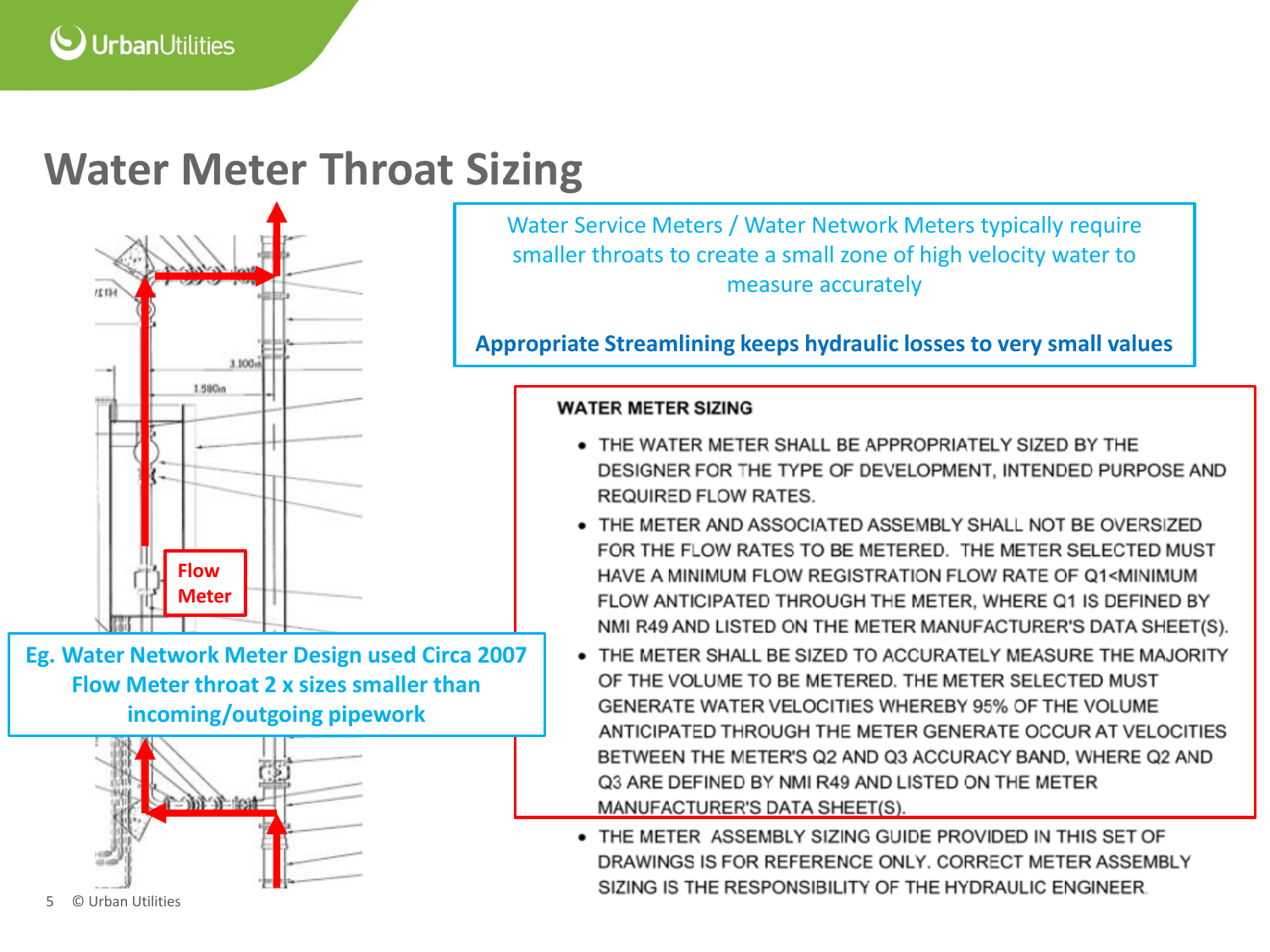### **Arad Octave – Ultrasonic Water Meter**

#### **Packaging improvement -** Internal streamlining curved transitions to Meter Throat incorporated into the Meter Body

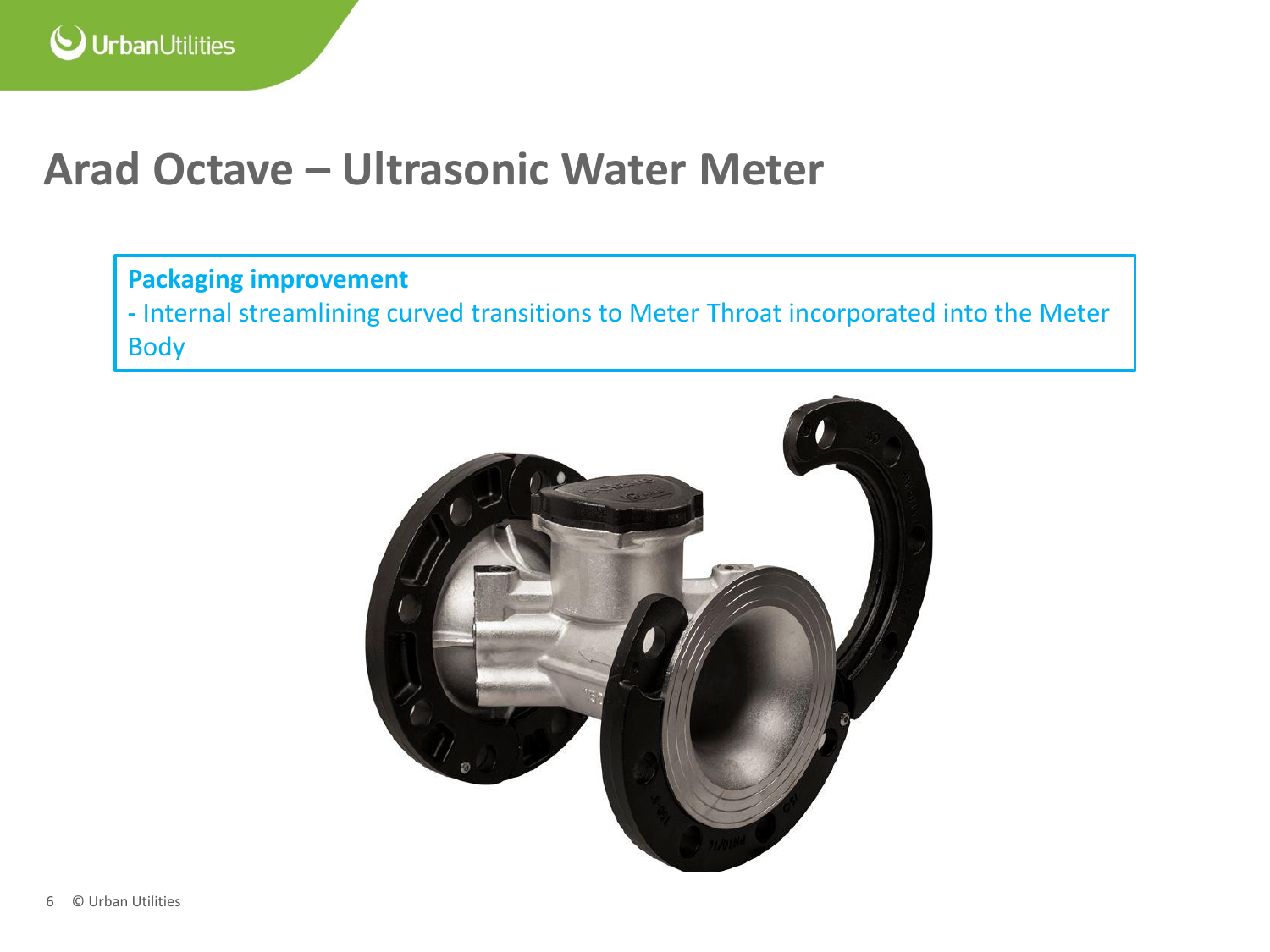

### **Ultrasonic Meter – Metrological/Hydraulic Performance**

- **As per other SEQ IPAM Meters, tested and certified to the Australian National Measurement Institute standard NMI R49 (NMI R49 based on international metering standard OIML R49)**
- **Australian Pattern Approval certifying R49-1** *Pressure Loss Class* **first issued in 2015 and subsequently amended Feb 2019**
- **Requires hydraulic testing by an accredited facility Eg. NATA accredited laboratory**



**Australian Government** Department of Industry, **Innovation and Science** 

#### **National Measurement** Institute

36 Bradfield Road, West Lindfield NSW 2070

#### **Certificate of Approval** NMI 14/3/29

Issued by the Chief Metrologist under Regulation 60 of the National Measurement Regulations 1999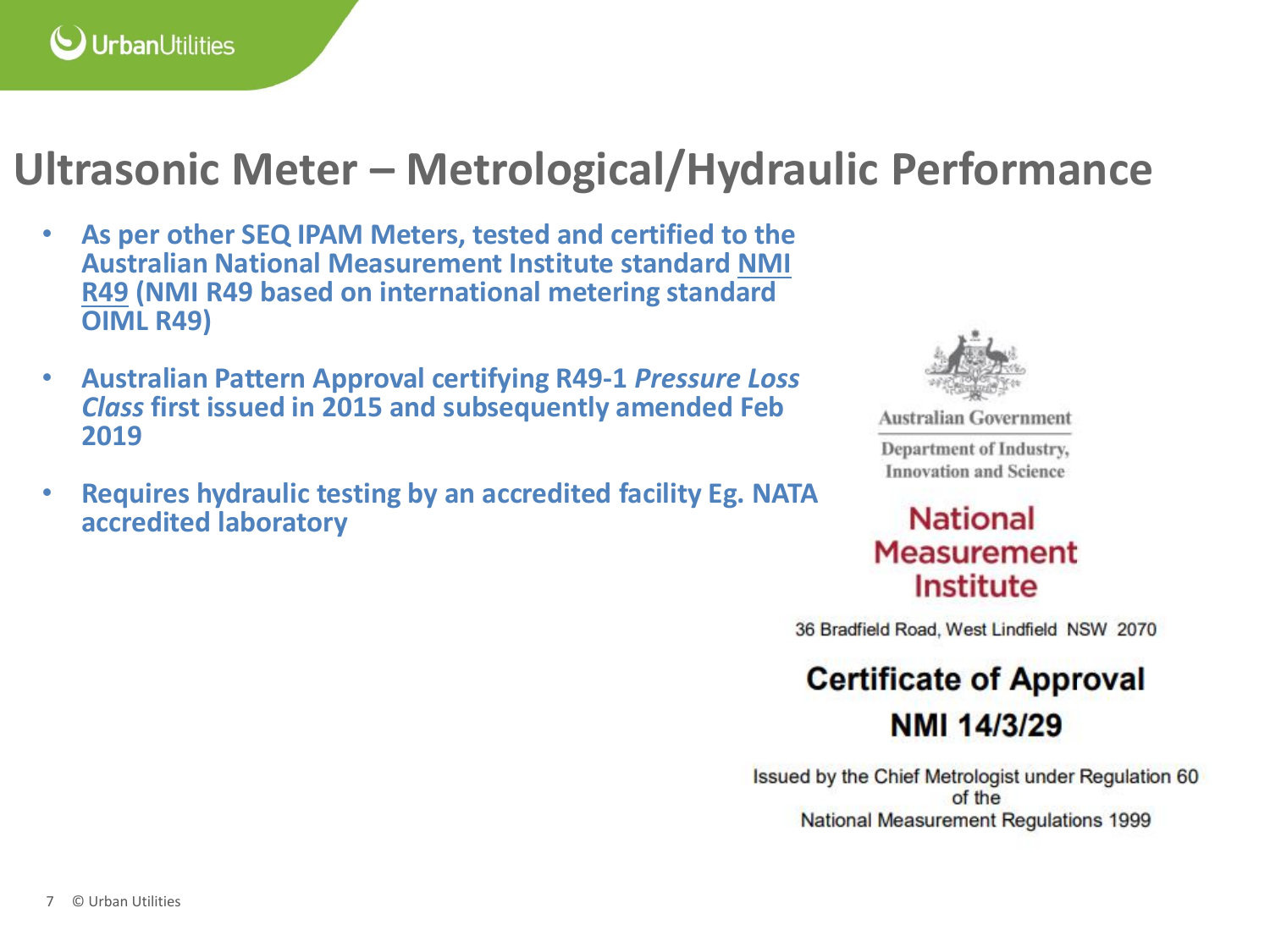

### **Arad Octave Ultrasonic Meter – Hydraulic Performance**

#### **NMI R49-2 specifies the following test arrangement for Pattern Approval certification**

- Step 1: Measure the Pipe pressure loss in the Test Pipe Section
- Step 2: Measure the Pipe + Meter Pressure loss in the Test Pipe Section
- Step 3: Calculate Meter Pressure Loss by  $(2) (1)$

Measure the pressure loss for the pipe lengths at the previously determined flow rate  $Q_t$ .





#### 7.9.4 Calculation of the actual  $\Delta p$  of a water meter

Calculate the pressure loss,  $\Delta p_i$ , of the water meter at  $Q_i$  by making the subtraction

$$
\Delta p_{\rm t} = \Delta p_{\rm m+p} - \Delta p_{\rm p}
$$

where:

- is the measured pressure loss at  $Q_t$  with the meter in place;  $\Delta p_{\rm mtr}$
- is the pressure loss measured without the meter at  $Q_t$ .  $\Delta p_{\rm p}$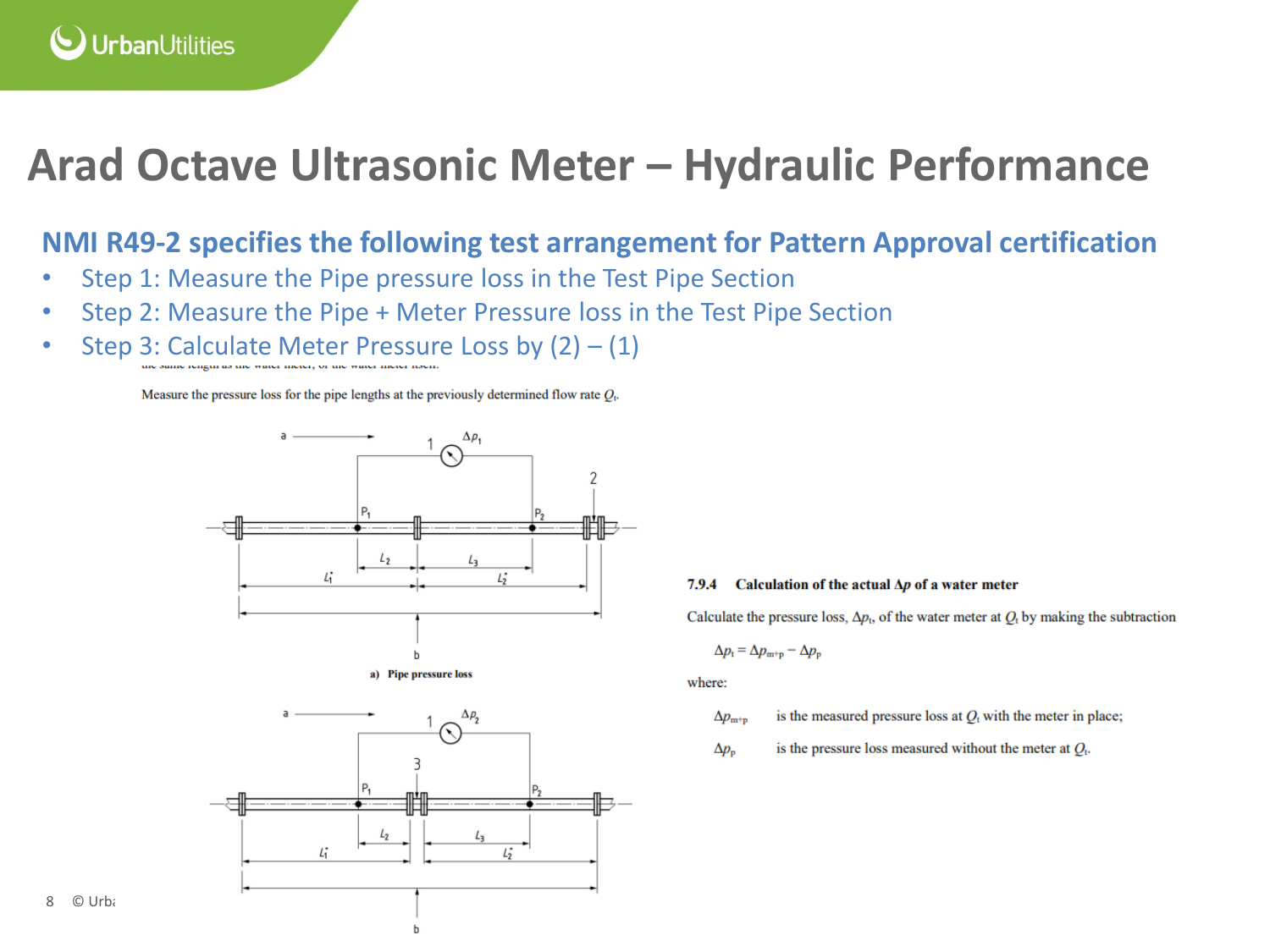

### **Arad Octave Ultrasonic Meter – Hydraulic Performance**